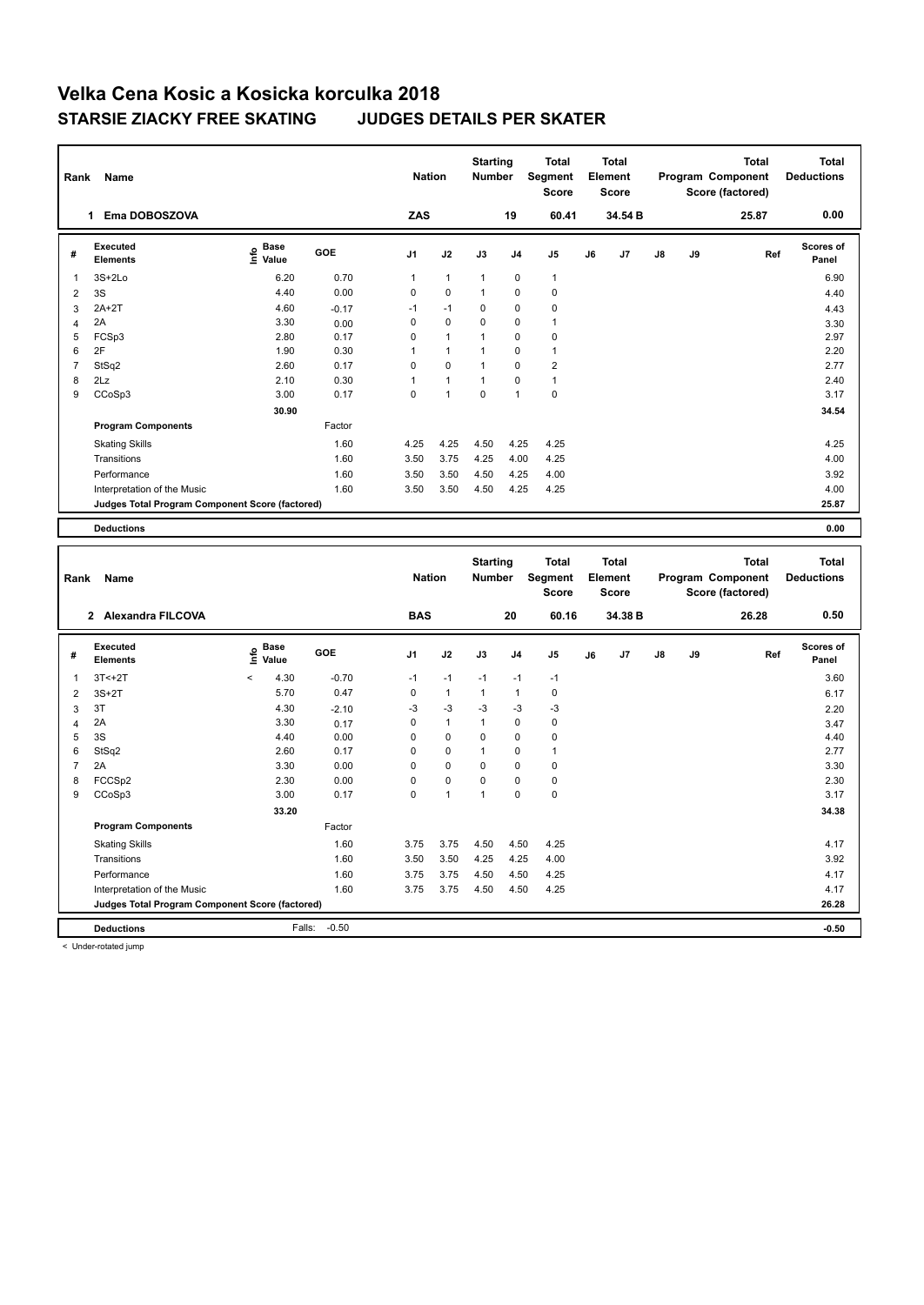| Rank           | Name                                            |      |                      |            | <b>Nation</b>  |                | <b>Starting</b><br><b>Number</b> |                | <b>Total</b><br>Segment<br><b>Score</b> |    | <b>Total</b><br>Element<br><b>Score</b> |               |    | Total<br>Program Component<br>Score (factored) | Total<br><b>Deductions</b> |
|----------------|-------------------------------------------------|------|----------------------|------------|----------------|----------------|----------------------------------|----------------|-----------------------------------------|----|-----------------------------------------|---------------|----|------------------------------------------------|----------------------------|
|                | Erika BALAZOVA<br>3                             |      |                      |            | <b>TN</b>      |                |                                  | 18             | 55.92                                   |    | 28.86 B                                 |               |    | 27.06                                          | 0.00                       |
| #              | Executed<br><b>Elements</b>                     | Info | <b>Base</b><br>Value | <b>GOE</b> | J <sub>1</sub> | J2             | J3                               | J <sub>4</sub> | J <sub>5</sub>                          | J6 | J7                                      | $\mathsf{J}8$ | J9 | Ref                                            | <b>Scores of</b><br>Panel  |
| 1              | $2A+2T$                                         |      | 4.60                 | 0.00       | 0              | $\pmb{0}$      | $\mathbf 0$                      | $\mathbf 0$    | 0                                       |    |                                         |               |    |                                                | 4.60                       |
| 2              | $2Lz + 2Lo$                                     |      | 3.90                 | 0.30       | 1              | $\mathbf{1}$   | 1                                | $\mathbf{1}$   | 0                                       |    |                                         |               |    |                                                | 4.20                       |
| 3              | 2A                                              |      | 3.30                 | 0.00       | 0              | $\mathbf 0$    | 0                                | $\mathbf 0$    | 0                                       |    |                                         |               |    |                                                | 3.30                       |
| 4              | 3S<<                                            | <<   | 1.30                 | $-0.47$    | $-3$           | $-3$           | $-2$                             | $-2$           | $-2$                                    |    |                                         |               |    |                                                | 0.83                       |
| 5              | FCCSp3                                          |      | 2.80                 | 0.33       | 1              | $\mathbf{1}$   | $\overline{2}$                   | $\mathbf 0$    | $\pmb{0}$                               |    |                                         |               |    |                                                | 3.13                       |
| 6              | 2F                                              |      | 1.90                 | 0.20       |                | $\overline{1}$ |                                  | $\mathbf 0$    | 0                                       |    |                                         |               |    |                                                | 2.10                       |
| $\overline{7}$ | 2Lz                                             |      | 2.10                 | 0.30       |                | 1              |                                  | $\overline{1}$ | $\mathbf 0$                             |    |                                         |               |    |                                                | 2.40                       |
| 8              | CCoSp3                                          |      | 3.00                 | 0.50       | 1              | 1              |                                  | $\Omega$       | $\overline{2}$                          |    |                                         |               |    |                                                | 3.50                       |
| 9              | StSq3                                           |      | 3.30                 | 0.50       | $\overline{1}$ | $\overline{1}$ | $\overline{1}$                   | $\mathbf{1}$   | $\overline{2}$                          |    |                                         |               |    |                                                | 3.80                       |
|                |                                                 |      | 26.20                |            |                |                |                                  |                |                                         |    |                                         |               |    |                                                | 28.86                      |
|                | <b>Program Components</b>                       |      |                      | Factor     |                |                |                                  |                |                                         |    |                                         |               |    |                                                |                            |
|                | <b>Skating Skills</b>                           |      |                      | 1.60       | 4.25           | 4.25           | 4.25                             | 4.25           | 4.25                                    |    |                                         |               |    |                                                | 4.25                       |
|                | Transitions                                     |      |                      | 1.60       | 3.75           | 4.00           | 4.00                             | 4.00           | 4.00                                    |    |                                         |               |    |                                                | 4.00                       |
|                | Performance                                     |      |                      | 1.60       | 4.00           | 4.50           | 4.50                             | 4.00           | 4.50                                    |    |                                         |               |    |                                                | 4.33                       |
|                | Interpretation of the Music                     |      |                      | 1.60       | 4.25           | 4.50           | 4.50                             | 4.25           | 4.25                                    |    |                                         |               |    |                                                | 4.33                       |
|                | Judges Total Program Component Score (factored) |      |                      |            |                |                |                                  |                |                                         |    |                                         |               |    |                                                | 27.06                      |
|                | <b>Deductions</b>                               |      |                      |            |                |                |                                  |                |                                         |    |                                         |               |    |                                                | 0.00                       |

<< Downgraded jump

| Rank | Name                                            |                                  |            | <b>Nation</b>  |                | <b>Starting</b><br><b>Number</b> |                | <b>Total</b><br>Segment<br>Score |    | <b>Total</b><br>Element<br><b>Score</b> |               |    | <b>Total</b><br>Program Component<br>Score (factored) | <b>Total</b><br><b>Deductions</b> |
|------|-------------------------------------------------|----------------------------------|------------|----------------|----------------|----------------------------------|----------------|----------------------------------|----|-----------------------------------------|---------------|----|-------------------------------------------------------|-----------------------------------|
|      | 4 Magdalena MUSKOVA                             |                                  |            | ZAS            |                |                                  | 17             | 46.67                            |    | 23.88                                   |               |    | 22.79                                                 | 0.00                              |
| #    | <b>Executed</b><br><b>Elements</b>              | <b>Base</b><br>e Base<br>⊆ Value | <b>GOE</b> | J <sub>1</sub> | J2             | J3                               | J <sub>4</sub> | J5                               | J6 | J7                                      | $\mathsf{J}8$ | J9 | Ref                                                   | <b>Scores of</b><br>Panel         |
| 1    | $2F+2Lo$                                        | 3.70                             | 0.00       | 0              | $\mathbf 0$    | $\mathbf 0$                      | 0              | $\mathbf{1}$                     |    |                                         |               |    |                                                       | 3.70                              |
| 2    | 1A                                              | 1.10                             | 0.07       |                | $\mathbf{1}$   | $\Omega$                         | $\mathbf 0$    | $\mathbf 0$                      |    |                                         |               |    |                                                       | 1.17                              |
| 3    | FCSp3                                           | 2.80                             | 0.67       |                | $\mathbf 0$    | 2                                | $\mathbf{1}$   | $\overline{2}$                   |    |                                         |               |    |                                                       | 3.47                              |
| 4    | StSq2                                           | 2.60                             | 0.17       | 0              | $\mathbf 0$    |                                  | $\mathbf 0$    | $\mathbf{1}$                     |    |                                         |               |    |                                                       | 2.77                              |
| 5    | 2Lz                                             | 2.10                             | 0.00       | $\Omega$       | $\mathbf 0$    |                                  | 0              | 0                                |    |                                         |               |    |                                                       | 2.10                              |
| 6    | 2F                                              | 1.90                             | 0.00       | 0              | $\mathbf 0$    | $\mathbf 0$                      | $\mathbf 0$    | $\pmb{0}$                        |    |                                         |               |    |                                                       | 1.90                              |
|      | 2S                                              | 1.30                             | 0.07       | $\Omega$       | $\mathbf{1}$   | 1                                | $\mathbf 0$    | $\mathbf 0$                      |    |                                         |               |    |                                                       | 1.37                              |
| 8    | 2Lz+2Lo                                         | 3.90                             | 0.00       | $-1$           | $\pmb{0}$      | $\mathbf 0$                      | $\mathbf 0$    | $\pmb{0}$                        |    |                                         |               |    |                                                       | 3.90                              |
| 9    | CCoSp3                                          | 3.00                             | 0.50       | 0              | $\overline{1}$ | 1                                | $\mathbf{1}$   | $\mathbf{1}$                     |    |                                         |               |    |                                                       | 3.50                              |
|      |                                                 | 22.40                            |            |                |                |                                  |                |                                  |    |                                         |               |    |                                                       | 23.88                             |
|      | <b>Program Components</b>                       |                                  | Factor     |                |                |                                  |                |                                  |    |                                         |               |    |                                                       |                                   |
|      | <b>Skating Skills</b>                           |                                  | 1.60       | 3.50           | 3.50           | 3.75                             | 3.50           | 4.00                             |    |                                         |               |    |                                                       | 3.58                              |
|      | Transitions                                     |                                  | 1.60       | 3.00           | 3.25           | 3.50                             | 3.25           | 4.00                             |    |                                         |               |    |                                                       | 3.33                              |
|      | Performance                                     |                                  | 1.60       | 3.00           | 3.25           | 4.00                             | 3.50           | 4.25                             |    |                                         |               |    |                                                       | 3.58                              |
|      | Interpretation of the Music                     |                                  | 1.60       | 3.00           | 3.50           | 4.00                             | 3.75           | 4.25                             |    |                                         |               |    |                                                       | 3.75                              |
|      | Judges Total Program Component Score (factored) |                                  |            |                |                |                                  |                |                                  |    |                                         |               |    |                                                       | 22.79                             |
|      | <b>Deductions</b>                               |                                  |            |                |                |                                  |                |                                  |    |                                         |               |    |                                                       | 0.00                              |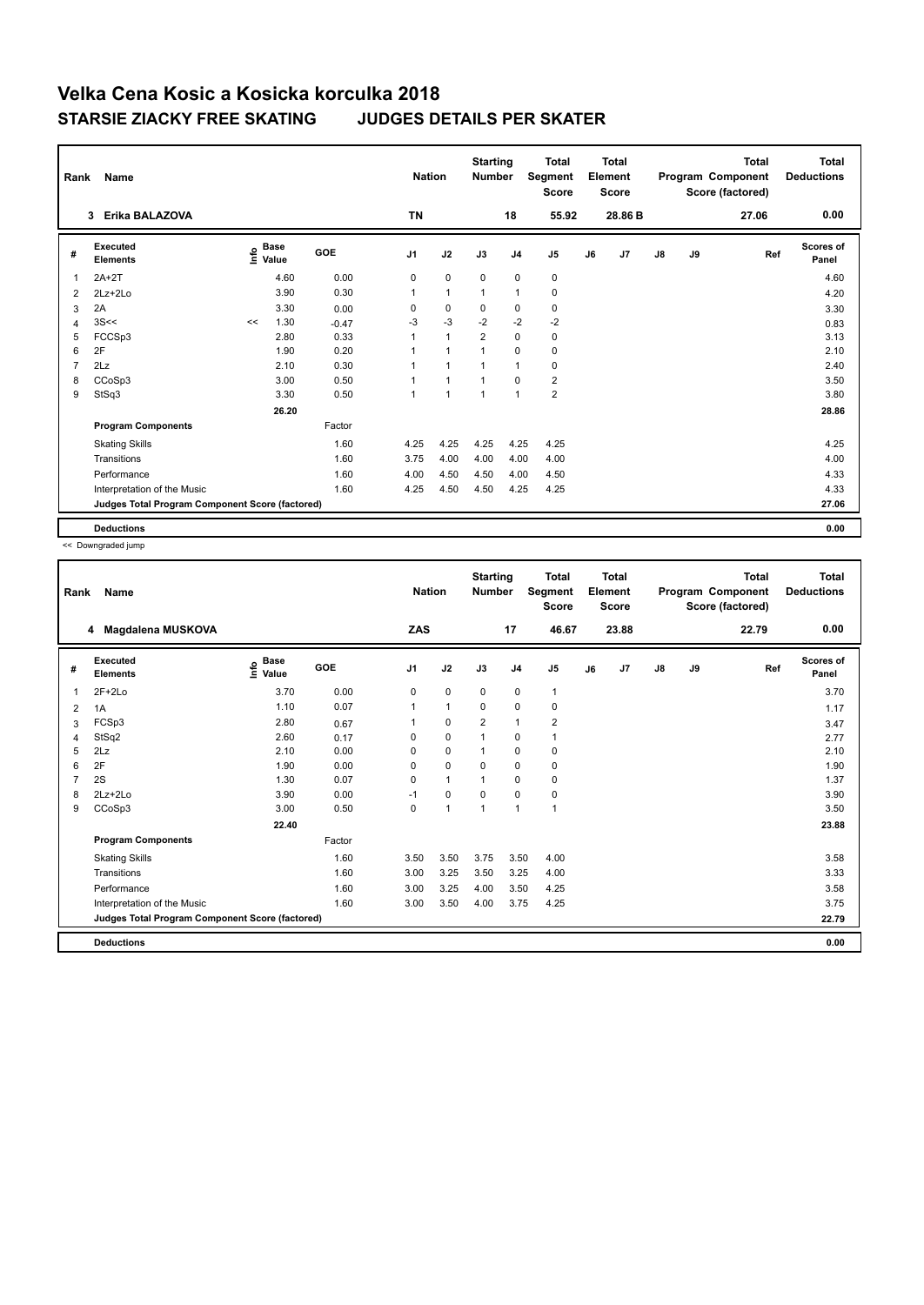| Rank           | <b>Name</b>                                     |         |                    |         | <b>Nation</b>  |             | <b>Starting</b><br><b>Number</b> |                | <b>Total</b><br>Segment<br><b>Score</b> |    | <b>Total</b><br>Element<br><b>Score</b> |               |    | Total<br>Program Component<br>Score (factored) | Total<br><b>Deductions</b> |
|----------------|-------------------------------------------------|---------|--------------------|---------|----------------|-------------|----------------------------------|----------------|-----------------------------------------|----|-----------------------------------------|---------------|----|------------------------------------------------|----------------------------|
|                | Patricia Elisabette CERNIKOVA<br>5              |         |                    |         | <b>NRH</b>     |             |                                  | 16             | 44.33                                   |    | 21.76                                   |               |    | 23.07                                          | 0.50                       |
| #              | Executed<br><b>Elements</b>                     |         | $\frac{e}{E}$ Base | GOE     | J <sub>1</sub> | J2          | J3                               | J <sub>4</sub> | J <sub>5</sub>                          | J6 | J7                                      | $\mathsf{J}8$ | J9 | Ref                                            | Scores of<br>Panel         |
| $\overline{1}$ | $2Lz+2Lo<$                                      | $\prec$ | 3.40               | $-0.30$ | $-1$           | $-1$        | $-1$                             | $-1$           | $-1$                                    |    |                                         |               |    |                                                | 3.10                       |
| 2              | 1A                                              |         | 1.10               | 0.13    | $\mathbf{1}$   | $\mathbf 0$ | $\mathbf{1}$                     | $\mathbf{1}$   | 0                                       |    |                                         |               |    |                                                | 1.23                       |
| 3              | $2F+2Lo$                                        |         | 3.70               | 0.00    | 0              | $\mathbf 0$ | $\mathbf 0$                      | $\mathbf 0$    | $-1$                                    |    |                                         |               |    |                                                | 3.70                       |
| $\overline{4}$ | FCCSp3                                          |         | 2.80               | 0.33    | 0              | $\mathbf 0$ | 1                                | $\mathbf{1}$   | $\mathbf{1}$                            |    |                                         |               |    |                                                | 3.13                       |
| 5              | StSq2                                           |         | 2.60               | 0.00    | -3             | $\mathbf 0$ | $\Omega$                         | $\mathbf 0$    | 0                                       |    |                                         |               |    |                                                | 2.60                       |
| 6              | 2Lz                                             |         | 2.10               | $-0.30$ | $-1$           | $-1$        | $-1$                             | $\mathbf 0$    | $-1$                                    |    |                                         |               |    |                                                | 1.80                       |
| $\overline{7}$ | 2S                                              |         | 1.30               | 0.00    | $\mathbf 0$    | $\mathbf 0$ | 1                                | $\mathbf 0$    | $\pmb{0}$                               |    |                                         |               |    |                                                | 1.30                       |
| 8              | 2F                                              |         | 1.90               | 0.00    | 0              | 0           | 0                                | 0              | 0                                       |    |                                         |               |    |                                                | 1.90                       |
| 9              | CCoSp3                                          |         | 3.00               | 0.00    | 0              | $\pmb{0}$   | 1                                | $\mathbf 0$    | $\pmb{0}$                               |    |                                         |               |    |                                                | 3.00                       |
|                |                                                 |         | 21.90              |         |                |             |                                  |                |                                         |    |                                         |               |    |                                                | 21.76                      |
|                | <b>Program Components</b>                       |         |                    | Factor  |                |             |                                  |                |                                         |    |                                         |               |    |                                                |                            |
|                | <b>Skating Skills</b>                           |         |                    | 1.60    | 3.25           | 3.50        | 3.75                             | 3.50           | 4.00                                    |    |                                         |               |    |                                                | 3.58                       |
|                | Transitions                                     |         |                    | 1.60    | 3.25           | 3.25        | 3.50                             | 3.50           | 3.75                                    |    |                                         |               |    |                                                | 3.42                       |
|                | Performance                                     |         |                    | 1.60    | 3.50           | 3.50        | 4.00                             | 3.50           | 4.25                                    |    |                                         |               |    |                                                | 3.67                       |
|                | Interpretation of the Music                     |         |                    | 1.60    | 3.25           | 3.50        | 4.00                             | 3.75           | 4.00                                    |    |                                         |               |    |                                                | 3.75                       |
|                | Judges Total Program Component Score (factored) |         |                    |         |                |             |                                  |                |                                         |    |                                         |               |    |                                                | 23.07                      |
|                | <b>Deductions</b>                               |         | Falls:             | $-0.50$ |                |             |                                  |                |                                         |    |                                         |               |    |                                                | $-0.50$                    |

< Under-rotated jump

| Rank | <b>Name</b>                                     |         |                                  |         | <b>Nation</b>  |              | <b>Starting</b><br><b>Number</b> |                | <b>Total</b><br>Segment<br><b>Score</b> |    | <b>Total</b><br>Element<br><b>Score</b> |               |    | <b>Total</b><br>Program Component<br>Score (factored) | <b>Total</b><br><b>Deductions</b> |
|------|-------------------------------------------------|---------|----------------------------------|---------|----------------|--------------|----------------------------------|----------------|-----------------------------------------|----|-----------------------------------------|---------------|----|-------------------------------------------------------|-----------------------------------|
|      | <b>Liliana PLACKOVA</b><br>6                    |         |                                  |         | <b>NMV</b>     |              |                                  | 15             | 42.80                                   |    | 20.40                                   |               |    | 22.40                                                 | 0.00                              |
| #    | Executed<br><b>Elements</b>                     |         | <b>Base</b><br>e Base<br>⊆ Value | GOE     | J <sub>1</sub> | J2           | J3                               | J <sub>4</sub> | J <sub>5</sub>                          | J6 | J7                                      | $\mathsf{J}8$ | J9 | Ref                                                   | <b>Scores of</b><br>Panel         |
| 1    | 1A                                              |         | 1.10                             | 0.00    | 0              | $\pmb{0}$    | 0                                | 0              | 0                                       |    |                                         |               |    |                                                       | 1.10                              |
| 2    | $2Lz+2T$                                        |         | 3.40                             | 0.00    | 0              | 0            | 0                                | $\mathbf{1}$   | 0                                       |    |                                         |               |    |                                                       | 3.40                              |
| 3    | FCCSp3                                          |         | 2.80                             | 0.50    | 1              | $\mathbf{1}$ | 1                                | 0              | $\mathbf{1}$                            |    |                                         |               |    |                                                       | 3.30                              |
| 4    | StSq1                                           |         | 1.80                             | $-0.10$ | 0              | $\mathbf 0$  | 0                                | $-1$           | $-1$                                    |    |                                         |               |    |                                                       | 1.70                              |
| 5    | $2F+2Lo<$                                       | $\prec$ | 3.20                             | $-0.30$ | $-1$           | $-1$         | $-1$                             | $-1$           | $-1$                                    |    |                                         |               |    |                                                       | 2.90                              |
| 6    | 2Lo                                             |         | 1.80                             | 0.00    | 0              | $\mathbf 0$  | 0                                | 0              | 0                                       |    |                                         |               |    |                                                       | 1.80                              |
|      | 2Lz                                             |         | 2.10                             | 0.00    | $\Omega$       | $\mathbf 0$  | $\Omega$                         | 0              | 0                                       |    |                                         |               |    |                                                       | 2.10                              |
| 8    | 2F<                                             | $\prec$ | 1.40                             | $-0.30$ | $-1$           | $-1$         | $-1$                             | $-1$           | $-1$                                    |    |                                         |               |    |                                                       | 1.10                              |
| 9    | CCoSp3                                          |         | 3.00                             | 0.00    | $\mathbf 0$    | $\mathbf 0$  | 1                                | $\mathbf 0$    | $\mathbf 0$                             |    |                                         |               |    |                                                       | 3.00                              |
|      |                                                 |         | 20.60                            |         |                |              |                                  |                |                                         |    |                                         |               |    |                                                       | 20.40                             |
|      | <b>Program Components</b>                       |         |                                  | Factor  |                |              |                                  |                |                                         |    |                                         |               |    |                                                       |                                   |
|      | <b>Skating Skills</b>                           |         |                                  | 1.60    | 3.50           | 3.50         | 3.75                             | 3.50           | 3.75                                    |    |                                         |               |    |                                                       | 3.58                              |
|      | Transitions                                     |         |                                  | 1.60    | 3.25           | 3.25         | 3.50                             | 3.50           | 3.75                                    |    |                                         |               |    |                                                       | 3.42                              |
|      | Performance                                     |         |                                  | 1.60    | 3.00           | 3.00         | 3.75                             | 3.75           | 3.75                                    |    |                                         |               |    |                                                       | 3.50                              |
|      | Interpretation of the Music                     |         |                                  | 1.60    | 3.00           | 3.00         | 3.75                             | 3.75           | 3.75                                    |    |                                         |               |    |                                                       | 3.50                              |
|      | Judges Total Program Component Score (factored) |         |                                  |         |                |              |                                  |                |                                         |    |                                         |               |    |                                                       | 22.40                             |
|      | <b>Deductions</b>                               |         |                                  |         |                |              |                                  |                |                                         |    |                                         |               |    |                                                       | 0.00                              |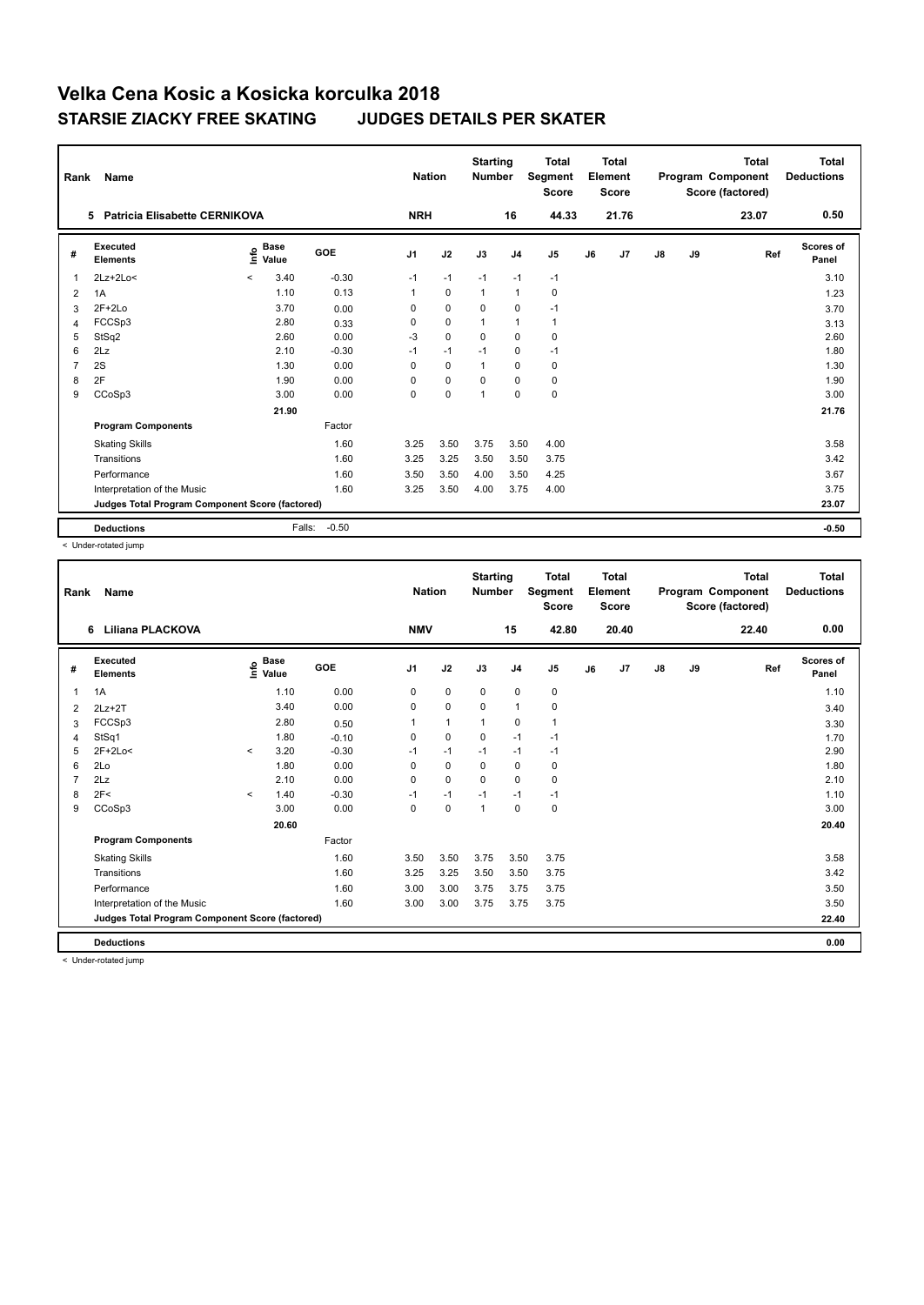| Rank                    | Name                                            |                       |              | <b>Nation</b>  |              | <b>Starting</b><br>Number |                | <b>Total</b><br>Segment<br><b>Score</b> |    | <b>Total</b><br>Element<br><b>Score</b> |    |    | <b>Total</b><br>Program Component<br>Score (factored) | <b>Total</b><br><b>Deductions</b> |
|-------------------------|-------------------------------------------------|-----------------------|--------------|----------------|--------------|---------------------------|----------------|-----------------------------------------|----|-----------------------------------------|----|----|-------------------------------------------------------|-----------------------------------|
|                         | 7 Christiana HOMZOVA                            |                       |              | <b>POK</b>     |              |                           | 11             | 42.44                                   |    | 21.10                                   |    |    | 21.34                                                 | 0.00                              |
| #                       | Executed<br><b>Elements</b>                     | $\sum_{i=1}^{n}$ Pase | GOE          | J <sub>1</sub> | J2           | J3                        | J <sub>4</sub> | J <sub>5</sub>                          | J6 | J7                                      | J8 | J9 | Ref                                                   | Scores of<br>Panel                |
| $\mathbf{1}$            | 2Lo                                             | 1.80                  | $-0.10$      | $-1$           | $-1$         | $\mathbf{1}$              | $\mathbf 0$    | $\mathbf 0$                             |    |                                         |    |    |                                                       | 1.70                              |
| $\overline{\mathbf{c}}$ | $2Lz + 2T$                                      | 3.40                  | $-0.60$      | $-2$           | $-2$         | $-1$                      | $-2$           | $-2$                                    |    |                                         |    |    |                                                       | 2.80                              |
| 3                       | CCoSp3                                          | 3.00                  | 0.00         | 0              | $\mathbf 0$  | $\mathbf{1}$              | $\mathbf 0$    | $\mathbf 0$                             |    |                                         |    |    |                                                       | 3.00                              |
| $\overline{4}$          | StSq2                                           | 2.60                  | 0.00         | 0              | 0            | 0                         | $\mathbf 0$    | $\mathbf 0$                             |    |                                         |    |    |                                                       | 2.60                              |
| 5                       | $2F+2Lo$                                        | 3.70                  | $-0.30$      | $-1$           | $-1$         | $-1$                      | $-1$           | $-1$                                    |    |                                         |    |    |                                                       | 3.40                              |
| 6                       | 2Lz                                             | 2.10                  | 0.10         | 0              | $\mathbf 0$  | $\mathbf{1}$              | $\mathbf{1}$   | $\mathbf 0$                             |    |                                         |    |    |                                                       | 2.20                              |
| $\overline{7}$          | 1A                                              | 1.10                  | 0.00         | 0              | 0            | 0                         | $\mathbf 0$    | $\mathbf 0$                             |    |                                         |    |    |                                                       | 1.10                              |
| 8                       | FCCSp2                                          | 2.30                  | $-0.10$      | $-1$           | 0            | $\mathbf{1}$              | $-1$           | $\mathbf 0$                             |    |                                         |    |    |                                                       | 2.20                              |
| 9                       | 2F                                              | 1.90                  | 0.20         | $\Omega$       | 0            | $\mathbf{1}$              | $\overline{1}$ | $\mathbf{1}$                            |    |                                         |    |    |                                                       | 2.10                              |
|                         |                                                 | 21.90                 |              |                |              |                           |                |                                         |    |                                         |    |    |                                                       | 21.10                             |
|                         | <b>Program Components</b>                       |                       | Factor       |                |              |                           |                |                                         |    |                                         |    |    |                                                       |                                   |
|                         | <b>Skating Skills</b>                           |                       | 1.60         | 2.75           | 3.00         | 3.75                      | 3.50           | 3.75                                    |    |                                         |    |    |                                                       | 3.42                              |
|                         | Transitions                                     |                       | 1.60         | 2.50           | 2.75         | 3.50                      | 3.50           | 3.75                                    |    |                                         |    |    |                                                       | 3.25                              |
|                         | Performance                                     |                       | 1.60         | 2.75           | 2.75         | 3.75                      | 3.25           | 4.00                                    |    |                                         |    |    |                                                       | 3.25                              |
|                         |                                                 |                       | 1.60         | 2.50           | 3.00         | 3.75                      | 3.50           | 4.00                                    |    |                                         |    |    |                                                       | 3.42                              |
|                         | Interpretation of the Music                     |                       |              |                |              |                           |                |                                         |    |                                         |    |    |                                                       | 21.34                             |
|                         | Judges Total Program Component Score (factored) |                       |              |                |              |                           |                |                                         |    |                                         |    |    |                                                       |                                   |
|                         |                                                 |                       |              |                |              |                           |                |                                         |    |                                         |    |    |                                                       |                                   |
|                         | <b>Deductions</b>                               |                       |              |                |              |                           |                |                                         |    |                                         |    |    |                                                       | 0.00                              |
|                         |                                                 |                       |              |                |              |                           |                |                                         |    |                                         |    |    |                                                       |                                   |
|                         |                                                 |                       |              |                |              | <b>Starting</b>           |                | <b>Total</b>                            |    | Total                                   |    |    | <b>Total</b>                                          | <b>Total</b>                      |
| Rank                    | Name                                            |                       |              | <b>Nation</b>  |              | Number                    |                | <b>Segment</b>                          |    | Element                                 |    |    | Program Component                                     | <b>Deductions</b>                 |
|                         |                                                 |                       |              |                |              |                           |                | <b>Score</b>                            |    | <b>Score</b>                            |    |    | Score (factored)                                      |                                   |
|                         |                                                 |                       |              |                |              |                           |                |                                         |    |                                         |    |    |                                                       |                                   |
|                         | 8 Sofia SEBINOVA                                |                       |              | ZAF            |              |                           | 12             | 42.40                                   |    | 20.80                                   |    |    | 21.60                                                 | 0.00                              |
| #                       | Executed<br><b>Elements</b>                     | e Base<br>E Value     | GOE          | J1             | J2           | J3                        | J <sub>4</sub> | J5                                      | J6 | J7                                      | J8 | J9 | Ref                                                   | Scores of<br>Panel                |
| 1                       | $2F+2Lo$                                        | 3.70                  | $-0.50$      | $-3$           | $-2$         | $-1$                      | $-2$           | $\pmb{0}$                               |    |                                         |    |    |                                                       | 3.20                              |
| $\overline{2}$          | $2Lz + 2T$                                      | 3.40                  | $-0.20$      | $-1$           | $-1$         | 0                         | $-1$           | $\pmb{0}$                               |    |                                         |    |    |                                                       | 3.20                              |
|                         |                                                 | 3.00                  |              | 0              | 0            | 0                         | $\mathbf 0$    | $-1$                                    |    |                                         |    |    |                                                       |                                   |
| 3                       | CCoSp3<br>2T                                    | 1.30                  | 0.00         | 0              | $\mathbf{1}$ | 0                         | $-1$           | $\mathbf{1}$                            |    |                                         |    |    |                                                       | 3.00                              |
| $\overline{4}$<br>5     | StSq2                                           | 2.60                  | 0.07<br>0.00 | 0              | $\mathbf 0$  | 0                         | $\mathbf 0$    | $\mathbf{1}$                            |    |                                         |    |    |                                                       | 1.37<br>2.60                      |
| 6                       | 2A<<                                            | 1.10<br><<            | $-0.47$      | $-3$           | $-3$         | $-2$                      | $-2$           | $-2$                                    |    |                                         |    |    |                                                       | 0.63                              |
| $\overline{7}$          | FCSSp3                                          | 2.60                  | 0.00         | 0              | $\mathbf 0$  | 0                         | $\mathbf 0$    | $\mathbf{1}$                            |    |                                         |    |    |                                                       | 2.60                              |
| 8                       | 2Lz                                             | 2.10                  | 0.10         | 0              | 0            | $\mathbf{1}$              | $\mathbf 0$    | $\mathbf{1}$                            |    |                                         |    |    |                                                       | 2.20                              |
| 9                       | 2F                                              | 1.90                  | 0.10         | $\Omega$       | 0            | $\mathbf{1}$              | $\Omega$       | $\mathbf{1}$                            |    |                                         |    |    |                                                       | 2.00                              |
|                         |                                                 |                       |              |                |              |                           |                |                                         |    |                                         |    |    |                                                       | 20.80                             |
|                         |                                                 | 21.70                 |              |                |              |                           |                |                                         |    |                                         |    |    |                                                       |                                   |
|                         | <b>Program Components</b>                       |                       | Factor       |                |              |                           |                |                                         |    |                                         |    |    |                                                       |                                   |
|                         | <b>Skating Skills</b>                           |                       | 1.60         | 2.75           | 3.00         | 3.75                      | 3.75           | 4.00                                    |    |                                         |    |    |                                                       | 3.50                              |
|                         | Transitions                                     |                       | 1.60         | 2.50           | 2.50         | 3.50                      | 3.50           | 3.75                                    |    |                                         |    |    |                                                       | 3.17                              |
|                         | Performance<br>Interpretation of the Music      |                       | 1.60<br>1.60 | 2.75<br>2.75   | 3.00<br>3.00 | 3.50<br>3.75              | 3.50<br>3.75   | 4.25<br>4.25                            |    |                                         |    |    |                                                       | 3.33<br>3.50                      |

**Deductions 0.00 Judges Total Program Component Score (factored) 21.60**

<< Downgraded jump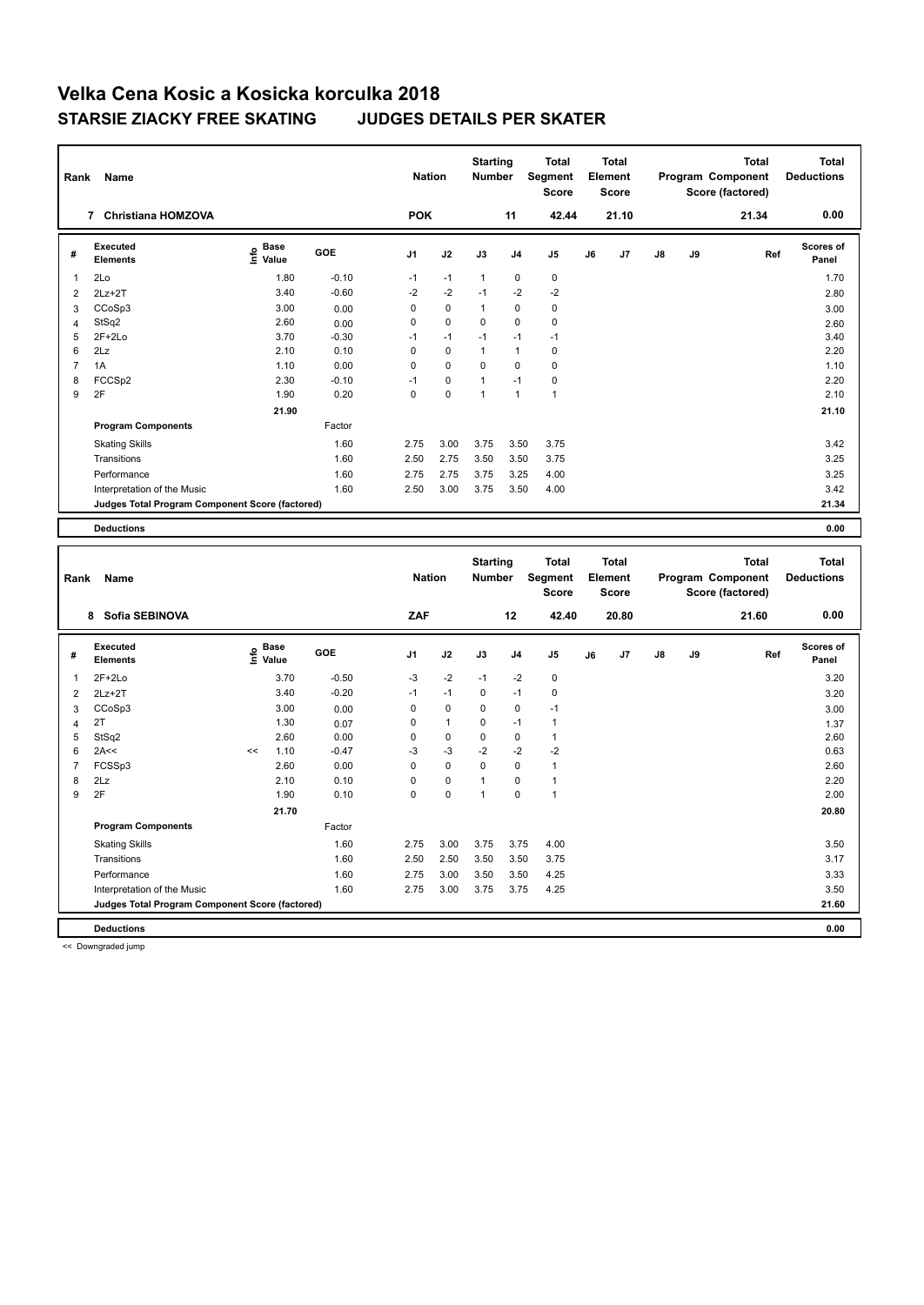| Rank           | Name                                            |                                           |              | <b>Nation</b>  |              | <b>Starting</b><br><b>Number</b> |                | <b>Total</b><br>Segment<br>Score |    | <b>Total</b><br>Element<br>Score |    |    | <b>Total</b><br>Program Component<br>Score (factored) | <b>Total</b><br><b>Deductions</b> |
|----------------|-------------------------------------------------|-------------------------------------------|--------------|----------------|--------------|----------------------------------|----------------|----------------------------------|----|----------------------------------|----|----|-------------------------------------------------------|-----------------------------------|
|                | 9 Emma STULAJTEROVA                             |                                           |              | BB             |              |                                  | 13             | 41.53                            |    | 20.20                            |    |    | 21.33                                                 | 0.00                              |
| #              | <b>Executed</b><br><b>Elements</b>              | $\frac{e}{E}$ Base<br>$\frac{e}{E}$ Value | GOE          | J1             | J2           | J3                               | J4             | J <sub>5</sub>                   | J6 | J7                               | J8 | J9 | Ref                                                   | Scores of<br>Panel                |
| $\overline{1}$ | 1A                                              | 1.10                                      | 0.00         | 0              | $\pmb{0}$    | $\mathbf 0$                      | $\mathbf 0$    | $\pmb{0}$                        |    |                                  |    |    |                                                       | 1.10                              |
| $\overline{2}$ | 2Lz+2Lo                                         | 3.90                                      | 0.00         | 0              | 0            | 0                                | $\mathbf 0$    | $\pmb{0}$                        |    |                                  |    |    |                                                       | 3.90                              |
| 3              | 2Lz                                             | 2.10                                      | $-0.30$      | $-1$           | $-1$         | $-1$                             | $-1$           | $-1$                             |    |                                  |    |    |                                                       | 1.80                              |
| 4              | FSSp3                                           | 2.60                                      | 0.00         | 0              | 0            | 0                                | $\mathbf 0$    | $\mathbf{1}$                     |    |                                  |    |    |                                                       | 2.60                              |
| 5              | $2F+2T$                                         | 3.20                                      | 0.00         | 0              | 0            | 1                                | $\mathbf 0$    | $\pmb{0}$                        |    |                                  |    |    |                                                       | 3.20                              |
| 6              | 2F                                              | 1.90                                      | 0.10         | 0              | 0            | $\mathbf{1}$                     | $\mathbf{1}$   | $\mathbf 0$                      |    |                                  |    |    |                                                       | 2.00                              |
| $\overline{7}$ | 2Lo                                             | 1.80                                      | 0.00         | 0              | 1            | 0                                | $\mathbf 0$    | $\mathbf 0$                      |    |                                  |    |    |                                                       | 1.80                              |
| 8              | CCoSp2V                                         | 2.00                                      | 0.00         | $\overline{0}$ | 0            | O                                | $\mathbf 0$    | $\pmb{0}$                        |    |                                  |    |    |                                                       | 2.00                              |
| 9              | StSq1                                           | 1.80                                      | 0.00         | 0              | 0            | 0                                | $\mathbf 0$    | $\pmb{0}$                        |    |                                  |    |    |                                                       | 1.80                              |
|                |                                                 | 20.40                                     |              |                |              |                                  |                |                                  |    |                                  |    |    |                                                       | 20.20                             |
|                | <b>Program Components</b>                       |                                           | Factor       |                |              |                                  |                |                                  |    |                                  |    |    |                                                       |                                   |
|                | <b>Skating Skills</b>                           |                                           | 1.60         | 3.00           | 3.25         | 3.75                             | 3.50           | 3.75                             |    |                                  |    |    |                                                       | 3.50                              |
|                | Transitions                                     |                                           | 1.60         | 2.50           | 2.75         | 3.50                             | 3.50           | 3.75                             |    |                                  |    |    |                                                       | 3.25                              |
|                | Performance                                     |                                           | 1.60         | 3.00           | 3.00         | 3.50                             | 3.25           | 4.00                             |    |                                  |    |    |                                                       | 3.25                              |
|                | Interpretation of the Music                     |                                           | 1.60         | 3.00           | 3.00         | 3.75                             | 3.25           | 3.75                             |    |                                  |    |    |                                                       | 3.33                              |
|                | Judges Total Program Component Score (factored) |                                           |              |                |              |                                  |                |                                  |    |                                  |    |    |                                                       | 21.33                             |
|                |                                                 |                                           |              |                |              |                                  |                |                                  |    |                                  |    |    |                                                       |                                   |
|                | <b>Deductions</b>                               |                                           |              |                |              |                                  |                |                                  |    |                                  |    |    |                                                       | 0.00                              |
|                |                                                 |                                           |              |                |              |                                  |                |                                  |    |                                  |    |    |                                                       |                                   |
|                |                                                 |                                           |              |                |              |                                  |                |                                  |    |                                  |    |    |                                                       |                                   |
|                |                                                 |                                           |              |                |              | <b>Starting</b>                  |                | <b>Total</b>                     |    | <b>Total</b>                     |    |    | <b>Total</b>                                          | <b>Total</b>                      |
| Rank           | Name                                            |                                           |              | <b>Nation</b>  |              | Number                           |                | Segment<br><b>Score</b>          |    | Element<br><b>Score</b>          |    |    | Program Component<br>Score (factored)                 | <b>Deductions</b>                 |
|                |                                                 |                                           |              |                |              |                                  |                |                                  |    |                                  |    |    |                                                       |                                   |
|                | 10 Marina PASTIERIKOVA                          |                                           |              | <b>POK</b>     |              |                                  | 14             | 39.89                            |    | 18.29                            |    |    | 21.60                                                 | 0.00                              |
| #              | Executed                                        |                                           | GOE          | J <sub>1</sub> | J2           | J3                               | J <sub>4</sub> | J5                               | J6 | J7                               | J8 | J9 | Ref                                                   | Scores of                         |
|                | <b>Elements</b>                                 | e Base<br>E Value                         |              |                |              |                                  |                |                                  |    |                                  |    |    |                                                       | Panel                             |
| 1              | 2Lo                                             | 1.80                                      | 0.00         | 0              | $\pmb{0}$    | $\mathbf 0$                      | $\mathbf 0$    | $\pmb{0}$                        |    |                                  |    |    |                                                       | 1.80                              |
| $\overline{2}$ | 2Lz+1A+SEQ                                      | 2.56                                      | 0.00         | 0              | $\pmb{0}$    | 0                                | $\mathbf 0$    | $\mathbf{1}$                     |    |                                  |    |    |                                                       | 2.56                              |
| 3              | 2Lz                                             | 2.10                                      | 0.00         | 0              | $\pmb{0}$    | 0                                | $\mathbf 0$    | $\pmb{0}$                        |    |                                  |    |    |                                                       | 2.10                              |
| $\overline{4}$ | CCoSp3V                                         | 2.50                                      | 0.33         | 1              | $\mathbf{1}$ | 1                                | $\mathbf 0$    | $\mathbf 0$                      |    |                                  |    |    |                                                       | 2.83                              |
| 5              | 2F+2Lo<                                         | 3.20<br>Ţ                                 | $-0.40$      | $-2$           | $-2$         | $-1$                             | $-1$           | $-1$                             |    |                                  |    |    |                                                       | 2.80                              |
| 6              | 2Fe                                             | 1.40<br>e                                 | $-0.60$      | $-2$           | $-2$         | $-2$                             | $-1$           | $-2$                             |    |                                  |    |    |                                                       | 0.80                              |
| $\overline{7}$ | FCS <sub>p2</sub>                               | 2.30                                      | 0.00         | 0              | $\pmb{0}$    | 0                                | $\mathbf 0$    | $\pmb{0}$                        |    |                                  |    |    |                                                       | 2.30                              |
| 8              | StSq1                                           | 1.80                                      | 0.00         | 0              | 0            | 0                                | $\mathbf 0$    | $\pmb{0}$                        |    |                                  |    |    |                                                       | 1.80                              |
| 9              | 2S                                              | 1.30                                      | 0.00         | 0              | 0            | 0                                | $\mathbf 0$    | $\mathbf 0$                      |    |                                  |    |    |                                                       | 1.30                              |
|                |                                                 | 18.96                                     |              |                |              |                                  |                |                                  |    |                                  |    |    |                                                       | 18.29                             |
|                | <b>Program Components</b>                       |                                           | Factor       |                |              |                                  |                |                                  |    |                                  |    |    |                                                       |                                   |
|                | <b>Skating Skills</b>                           |                                           | 1.60         | 3.25           | 3.25         | 3.75                             | 3.50           | 3.75                             |    |                                  |    |    |                                                       | 3.50                              |
|                | Transitions                                     |                                           | 1.60         | 2.50           | 2.75         | 3.50                             | 3.50           | 3.75                             |    |                                  |    |    |                                                       | 3.25                              |
|                | Performance<br>Interpretation of the Music      |                                           | 1.60<br>1.60 | 3.00<br>2.75   | 3.00<br>3.00 | 3.50<br>3.75                     | 3.50<br>3.50   | 4.00<br>4.00                     |    |                                  |    |    |                                                       | 3.33<br>3.42                      |

**Deductions 0.00**

< Under-rotated jump e Wrong edge ! Not clear edge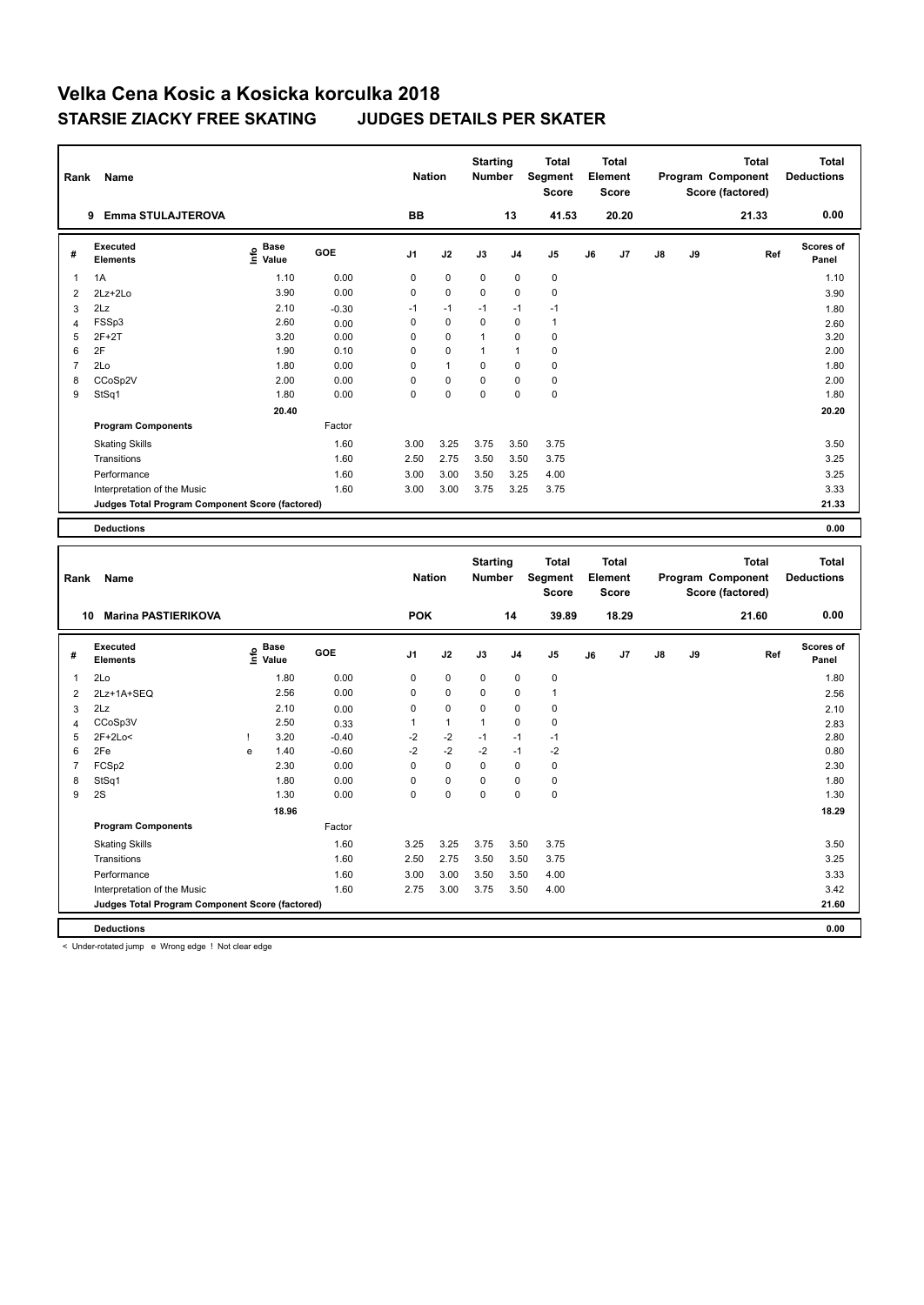| Rank           | <b>Name</b>                                     |          |                                  |         | <b>Nation</b>  |             | <b>Starting</b><br><b>Number</b> |                | <b>Total</b><br>Segment<br><b>Score</b> |    | Total<br>Element<br><b>Score</b> |               |    | <b>Total</b><br>Program Component<br>Score (factored) | <b>Total</b><br><b>Deductions</b> |
|----------------|-------------------------------------------------|----------|----------------------------------|---------|----------------|-------------|----------------------------------|----------------|-----------------------------------------|----|----------------------------------|---------------|----|-------------------------------------------------------|-----------------------------------|
|                | <b>Emilia CURILLOVA</b><br>11                   |          |                                  |         | <b>LM</b>      |             |                                  | 4              | 39.24                                   |    | 19.77                            |               |    | 19.47                                                 | 0.00                              |
| #              | Executed<br><b>Elements</b>                     |          | <b>Base</b><br>o Base<br>⊆ Value | GOE     | J <sub>1</sub> | J2          | J3                               | J <sub>4</sub> | J5                                      | J6 | J7                               | $\mathsf{J}8$ | J9 | Ref                                                   | <b>Scores of</b><br>Panel         |
| 1              | 1A                                              |          | 1.10                             | 0.00    | 0              | $\mathbf 0$ | $\mathbf 0$                      | $\mathbf 0$    | $\mathbf 0$                             |    |                                  |               |    |                                                       | 1.10                              |
| $\overline{2}$ | $2Lz+2T$                                        |          | 3.40                             | 0.10    | 0              | $\mathbf 0$ | $\overline{1}$                   | $\mathbf 0$    | $\mathbf{1}$                            |    |                                  |               |    |                                                       | 3.50                              |
| 3              | StSq2                                           |          | 2.60                             | 0.00    | 0              | 0           | 0                                | 0              | $\mathbf 1$                             |    |                                  |               |    |                                                       | 2.60                              |
| 4              | FCSSp3                                          |          | 2.60                             | 0.17    | 0              | $\mathbf 0$ | $\mathbf 0$                      | $\mathbf{1}$   | $\mathbf{1}$                            |    |                                  |               |    |                                                       | 2.77                              |
| 5              | $2F+2Lo<$                                       | $\hat{}$ | 3.20                             | $-0.30$ | $-2$           | $-1$        | $-1$                             | $-1$           | $-1$                                    |    |                                  |               |    |                                                       | 2.90                              |
| 6              | 2Lo                                             |          | 1.80                             | 0.00    | 0              | $\mathbf 0$ | 0                                | $\mathbf 0$    | 0                                       |    |                                  |               |    |                                                       | 1.80                              |
| $\overline{7}$ | 2Lz                                             |          | 2.10                             | 0.00    | 0              | $\mathbf 0$ | $\overline{1}$                   | $\mathbf 0$    | $\mathbf 0$                             |    |                                  |               |    |                                                       | 2.10                              |
| 8              | 2F                                              |          | 1.90                             | $-0.10$ | $-1$           | $-1$        | 0                                | 0              | $\pmb{0}$                               |    |                                  |               |    |                                                       | 1.80                              |
| 9              | CCoSp1V                                         |          | 1.70                             | $-0.50$ | $-2$           | $-2$        | $-1$                             | $-1$           | $-2$                                    |    |                                  |               |    |                                                       | 1.20                              |
|                |                                                 |          | 20.40                            |         |                |             |                                  |                |                                         |    |                                  |               |    |                                                       | 19.77                             |
|                | <b>Program Components</b>                       |          |                                  | Factor  |                |             |                                  |                |                                         |    |                                  |               |    |                                                       |                                   |
|                | <b>Skating Skills</b>                           |          |                                  | 1.60    | 2.75           | 2.75        | 3.50                             | 3.25           | 3.75                                    |    |                                  |               |    |                                                       | 3.17                              |
|                | Transitions                                     |          |                                  | 1.60    | 2.25           | 2.50        | 3.25                             | 3.00           | 3.50                                    |    |                                  |               |    |                                                       | 2.92                              |
|                | Performance                                     |          |                                  | 1.60    | 2.25           | 2.50        | 3.50                             | 3.00           | 3.75                                    |    |                                  |               |    |                                                       | 3.00                              |
|                | Interpretation of the Music                     |          |                                  | 1.60    | 2.25           | 2.50        | 3.75                             | 3.00           | 3.75                                    |    |                                  |               |    |                                                       | 3.08                              |
|                | Judges Total Program Component Score (factored) |          |                                  |         |                |             |                                  |                |                                         |    |                                  |               |    |                                                       | 19.47                             |
|                | <b>Deductions</b>                               |          |                                  |         |                |             |                                  |                |                                         |    |                                  |               |    |                                                       | 0.00                              |

< Under-rotated jump

| Rank | <b>Name</b>                                     |          |                                    |         | <b>Nation</b>  |             | <b>Starting</b><br><b>Number</b> |                | <b>Total</b><br>Segment<br><b>Score</b> |    | Total<br>Element<br><b>Score</b> |               |    | Total<br>Program Component<br>Score (factored) | <b>Total</b><br><b>Deductions</b> |
|------|-------------------------------------------------|----------|------------------------------------|---------|----------------|-------------|----------------------------------|----------------|-----------------------------------------|----|----------------------------------|---------------|----|------------------------------------------------|-----------------------------------|
|      | 12<br><b>Lucia HURIKOVA</b>                     |          |                                    |         | ZAF            |             |                                  | 9              | 38.64                                   |    | 18.87                            |               |    | 20.27                                          | 0.50                              |
| #    | Executed<br><b>Elements</b>                     |          | <b>Base</b><br>$\frac{6}{5}$ Value | GOE     | J <sub>1</sub> | J2          | J3                               | J <sub>4</sub> | J <sub>5</sub>                          | J6 | J7                               | $\mathsf{J}8$ | J9 | Ref                                            | <b>Scores of</b><br>Panel         |
| 1    | $2Lz+2T<$                                       | $\hat{}$ | 3.00                               | $-0.30$ | $-1$           | $-1$        | $-1$                             | $-1$           | $-1$                                    |    |                                  |               |    |                                                | 2.70                              |
| 2    | $2F+2Lo<$                                       | $\,<\,$  | 3.20                               | $-0.30$ | $-1$           | $-1$        | $-1$                             | $-1$           | $-1$                                    |    |                                  |               |    |                                                | 2.90                              |
| 3    | FCCSp3                                          |          | 2.80                               | 0.17    | 0              | $\mathbf 0$ | 1                                | 0              | $\mathbf{1}$                            |    |                                  |               |    |                                                | 2.97                              |
| 4    | StSq1                                           |          | 1.80                               | 0.00    | 0              | $\mathbf 0$ | 0                                | $\mathbf 0$    | 1                                       |    |                                  |               |    |                                                | 1.80                              |
| 5    | 2Lz                                             |          | 2.10                               | 0.00    | 0              | $\mathbf 0$ | -1                               | 0              | 0                                       |    |                                  |               |    |                                                | 2.10                              |
| 6    | 2F                                              |          | 1.90                               | $-0.90$ | -3             | $-3$        | -3                               | $-3$           | $-3$                                    |    |                                  |               |    |                                                | 1.00                              |
| 7    | CCoSp3V                                         |          | 2.50                               | 0.00    | $\Omega$       | $\mathbf 0$ | $\Omega$                         | $\mathbf 0$    | $\mathbf{1}$                            |    |                                  |               |    |                                                | 2.50                              |
| 8    | 2Lo                                             |          | 1.80                               | 0.00    | 0              | $\mathbf 0$ | 1                                | $\mathbf 0$    | $\pmb{0}$                               |    |                                  |               |    |                                                | 1.80                              |
| 9    | 1A                                              |          | 1.10                               | 0.00    | 0              | $\mathbf 0$ | $\mathbf 0$                      | $\mathbf 0$    | $\pmb{0}$                               |    |                                  |               |    |                                                | 1.10                              |
|      |                                                 |          | 20.20                              |         |                |             |                                  |                |                                         |    |                                  |               |    |                                                | 18.87                             |
|      | <b>Program Components</b>                       |          |                                    | Factor  |                |             |                                  |                |                                         |    |                                  |               |    |                                                |                                   |
|      | <b>Skating Skills</b>                           |          |                                    | 1.60    | 2.75           | 2.75        | 3.50                             | 3.50           | 3.75                                    |    |                                  |               |    |                                                | 3.25                              |
|      | Transitions                                     |          |                                    | 1.60    | 2.25           | 2.50        | 3.25                             | 3.25           | 3.75                                    |    |                                  |               |    |                                                | 3.00                              |
|      | Performance                                     |          |                                    | 1.60    | 2.50           | 2.50        | 3.50                             | 3.50           | 3.75                                    |    |                                  |               |    |                                                | 3.17                              |
|      | Interpretation of the Music                     |          |                                    | 1.60    | 2.50           | 2.50        | 3.75                             | 3.50           | 3.75                                    |    |                                  |               |    |                                                | 3.25                              |
|      | Judges Total Program Component Score (factored) |          |                                    |         |                |             |                                  |                |                                         |    |                                  |               |    |                                                | 20.27                             |
|      | <b>Deductions</b>                               |          | Falls:                             | $-0.50$ |                |             |                                  |                |                                         |    |                                  |               |    |                                                | $-0.50$                           |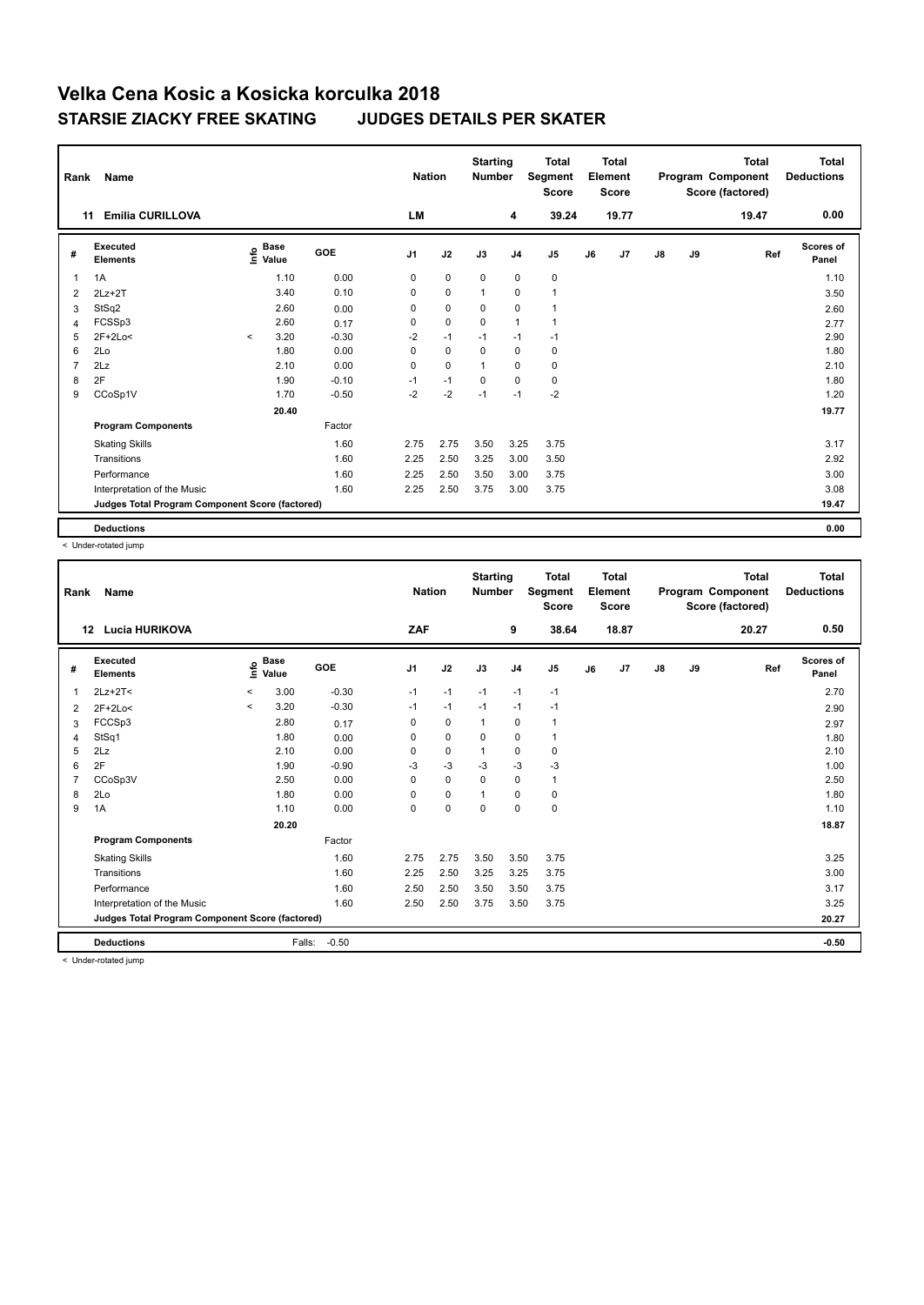| Rank           | <b>Name</b>                                     |         |                      |         | <b>Nation</b>  |             | <b>Starting</b><br><b>Number</b> |                | <b>Total</b><br>Segment<br><b>Score</b> |    | <b>Total</b><br>Element<br><b>Score</b> |               |    | <b>Total</b><br>Program Component<br>Score (factored) | <b>Total</b><br><b>Deductions</b> |
|----------------|-------------------------------------------------|---------|----------------------|---------|----------------|-------------|----------------------------------|----------------|-----------------------------------------|----|-----------------------------------------|---------------|----|-------------------------------------------------------|-----------------------------------|
|                | <b>Lenka HAJDUCEKOVA</b><br>13                  |         |                      |         | <b>KEK</b>     |             |                                  | 5              | 36.73                                   |    | 17.40                                   |               |    | 19.33                                                 | 0.00                              |
| #              | Executed<br><b>Elements</b>                     | e       | <b>Base</b><br>Value | GOE     | J <sub>1</sub> | J2          | J3                               | J <sub>4</sub> | J <sub>5</sub>                          | J6 | J7                                      | $\mathsf{J}8$ | J9 | Ref                                                   | <b>Scores of</b><br>Panel         |
| $\overline{1}$ | $2Lo < +2T$                                     | $\prec$ | 2.60                 | $-0.30$ | $-1$           | $-1$        | $-1$                             | $-1$           | $-1$                                    |    |                                         |               |    |                                                       | 2.30                              |
| 2              | 2F<                                             | $\prec$ | 1.40                 | $-0.30$ | $-2$           | $-1$        | $-1$                             | $-1$           | $-1$                                    |    |                                         |               |    |                                                       | 1.10                              |
| 3              | CCoSp3                                          |         | 3.00                 | 0.00    | $\Omega$       | $\mathbf 0$ | 0                                | $\mathbf 0$    | 0                                       |    |                                         |               |    |                                                       | 3.00                              |
| 4              | 2Lo<                                            | $\prec$ | 1.30                 | $-0.30$ | $-1$           | $-1$        | $-1$                             | $\mathbf 0$    | $-1$                                    |    |                                         |               |    |                                                       | 1.00                              |
| 5              | FCSSp3                                          |         | 2.60                 | $-0.20$ | $-2$           | $-1$        | 0                                | $-1$           | 0                                       |    |                                         |               |    |                                                       | 2.40                              |
| 6              | $2S+2T$                                         |         | 2.60                 | 0.00    | $-1$           | $\mathbf 0$ | 0                                | $\mathbf 0$    | 0                                       |    |                                         |               |    |                                                       | 2.60                              |
| $\overline{7}$ | 2S                                              |         | 1.30                 | 0.00    | $\Omega$       | $\Omega$    | $\Omega$                         | $\mathbf 0$    | $\mathbf 0$                             |    |                                         |               |    |                                                       | 1.30                              |
| 8              | StSq2                                           |         | 2.60                 | 0.00    | 0              | $\mathbf 0$ | $\mathbf 0$                      | $\mathbf 0$    | 0                                       |    |                                         |               |    |                                                       | 2.60                              |
| 9              | 1A                                              |         | 1.10                 | 0.00    | 0              | $\pmb{0}$   | $\mathbf 0$                      | $\mathbf 0$    | $\pmb{0}$                               |    |                                         |               |    |                                                       | 1.10                              |
|                |                                                 |         | 18.50                |         |                |             |                                  |                |                                         |    |                                         |               |    |                                                       | 17.40                             |
|                | <b>Program Components</b>                       |         |                      | Factor  |                |             |                                  |                |                                         |    |                                         |               |    |                                                       |                                   |
|                | <b>Skating Skills</b>                           |         |                      | 1.60    | 2.75           | 2.75        | 3.25                             | 3.25           | 3.75                                    |    |                                         |               |    |                                                       | 3.08                              |
|                | Transitions                                     |         |                      | 1.60    | 2.00           | 2.50        | 3.00                             | 3.25           | 3.75                                    |    |                                         |               |    |                                                       | 2.92                              |
|                | Performance                                     |         |                      | 1.60    | 2.50           | 2.50        | 3.50                             | 3.00           | 4.00                                    |    |                                         |               |    |                                                       | 3.00                              |
|                | Interpretation of the Music                     |         |                      | 1.60    | 2.50           | 2.50        | 3.50                             | 3.25           | 4.00                                    |    |                                         |               |    |                                                       | 3.08                              |
|                | Judges Total Program Component Score (factored) |         |                      |         |                |             |                                  |                |                                         |    |                                         |               |    |                                                       | 19.33                             |
|                | <b>Deductions</b>                               |         |                      |         |                |             |                                  |                |                                         |    |                                         |               |    |                                                       | 0.00                              |

| Rank | Name                                            |                                  |            | <b>Nation</b>  |             | <b>Starting</b><br><b>Number</b> |                | <b>Total</b><br>Segment<br><b>Score</b> |    | <b>Total</b><br>Element<br><b>Score</b> |               |    | <b>Total</b><br>Program Component<br>Score (factored) | <b>Total</b><br><b>Deductions</b> |
|------|-------------------------------------------------|----------------------------------|------------|----------------|-------------|----------------------------------|----------------|-----------------------------------------|----|-----------------------------------------|---------------|----|-------------------------------------------------------|-----------------------------------|
|      | <b>Patricia GALOVA</b><br>14                    |                                  |            | <b>TT</b>      |             |                                  | 10             | 35.89                                   |    | 16.70                                   |               |    | 19.19                                                 | 0.00                              |
| #    | <b>Executed</b><br><b>Elements</b>              | <b>Base</b><br>e Base<br>⊆ Value | <b>GOE</b> | J <sub>1</sub> | J2          | J3                               | J <sub>4</sub> | J5                                      | J6 | J7                                      | $\mathsf{J}8$ | J9 | Ref                                                   | <b>Scores of</b><br>Panel         |
| 1    | $2Lz+2T$                                        | 3.40                             | $-0.30$    | $-2$           | $-1$        | $-1$                             | $-1$           | $-1$                                    |    |                                         |               |    |                                                       | 3.10                              |
| 2    | 2F                                              | 1.90                             | $-0.30$    | $-1$           | $-1$        | $-1$                             | $-1$           | $-1$                                    |    |                                         |               |    |                                                       | 1.60                              |
| 3    | FSSp1                                           | 2.00                             | $-0.20$    | $-1$           | $-1$        | $\mathbf 0$                      | 0              | $-1$                                    |    |                                         |               |    |                                                       | 1.80                              |
| 4    | 2Lz                                             | 2.10                             | $-0.50$    | $-2$           | $-2$        | $-1$                             | $-2$           | $-1$                                    |    |                                         |               |    |                                                       | 1.60                              |
| 5    | 2Lo                                             | 1.80                             | $-0.20$    | $-1$           | $-1$        | $\mathbf 0$                      | $\pmb{0}$      | $-1$                                    |    |                                         |               |    |                                                       | 1.60                              |
| 6    | CCoSp2V                                         | 2.00                             | $-0.50$    | $-2$           | $-2$        | $-1$                             | $-1$           | $-2$                                    |    |                                         |               |    |                                                       | 1.50                              |
|      | StSq1                                           | 1.80                             | 0.00       | $-1$           | $\mathbf 0$ | $\mathbf 0$                      | $\mathbf 0$    | 0                                       |    |                                         |               |    |                                                       | 1.80                              |
| 8    | $2F+2T$                                         | 3.20                             | $-0.60$    | $-2$           | $-2$        | $-1$                             | $-2$           | $-2$                                    |    |                                         |               |    |                                                       | 2.60                              |
| 9    | 1A                                              | 1.10                             | 0.00       | $\mathbf 0$    | $\mathbf 0$ | $\mathbf 0$                      | $\mathbf 0$    | $\pmb{0}$                               |    |                                         |               |    |                                                       | 1.10                              |
|      |                                                 | 19.30                            |            |                |             |                                  |                |                                         |    |                                         |               |    |                                                       | 16.70                             |
|      | <b>Program Components</b>                       |                                  | Factor     |                |             |                                  |                |                                         |    |                                         |               |    |                                                       |                                   |
|      | <b>Skating Skills</b>                           |                                  | 1.60       | 2.75           | 2.75        | 3.25                             | 3.25           | 3.75                                    |    |                                         |               |    |                                                       | 3.08                              |
|      | Transitions                                     |                                  | 1.60       | 2.25           | 2.25        | 3.00                             | 3.25           | 3.50                                    |    |                                         |               |    |                                                       | 2.83                              |
|      | Performance                                     |                                  | 1.60       | 2.50           | 2.50        | 3.25                             | 3.25           | 3.50                                    |    |                                         |               |    |                                                       | 3.00                              |
|      | Interpretation of the Music                     |                                  | 1.60       | 2.25           | 2.50        | 3.50                             | 3.25           | 3.50                                    |    |                                         |               |    |                                                       | 3.08                              |
|      | Judges Total Program Component Score (factored) |                                  |            |                |             |                                  |                |                                         |    |                                         |               |    |                                                       | 19.19                             |
|      | <b>Deductions</b>                               |                                  |            |                |             |                                  |                |                                         |    |                                         |               |    |                                                       | 0.00                              |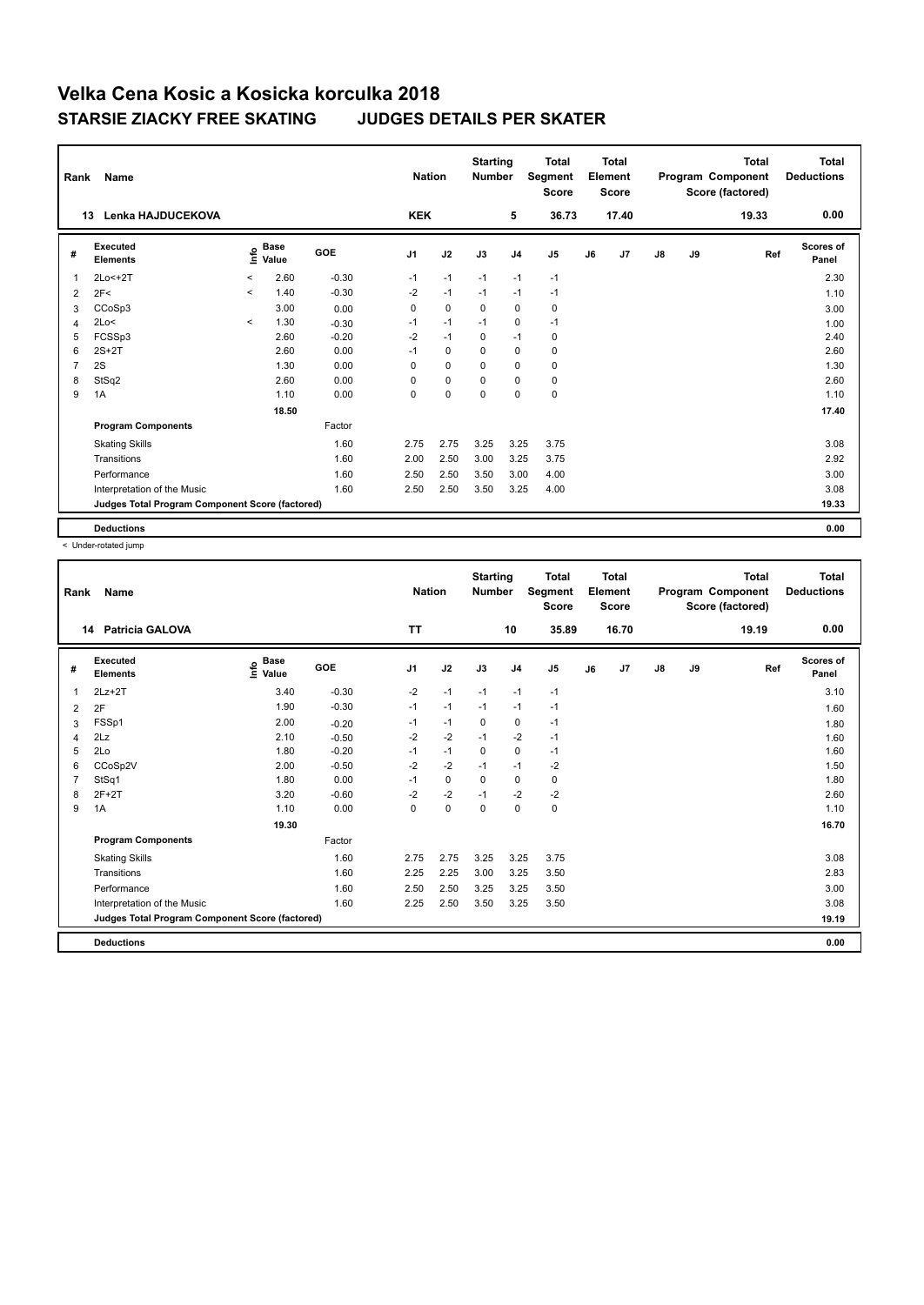| Rank           | Name                                                                 |                                           |                    | <b>Nation</b>  |             | <b>Starting</b><br><b>Number</b> |                | <b>Total</b><br>Segment<br><b>Score</b> |    | Total<br>Element<br><b>Score</b> |    |    | <b>Total</b><br>Program Component<br>Score (factored) |     | <b>Total</b><br><b>Deductions</b> |
|----------------|----------------------------------------------------------------------|-------------------------------------------|--------------------|----------------|-------------|----------------------------------|----------------|-----------------------------------------|----|----------------------------------|----|----|-------------------------------------------------------|-----|-----------------------------------|
|                | 15 Leonora GASHI                                                     |                                           |                    | <b>KEK</b>     |             |                                  | $\overline{7}$ | 33.50                                   |    | 14.53                            |    |    | 19.47                                                 |     | 0.50                              |
| #              | <b>Executed</b><br><b>Elements</b>                                   | $\frac{e}{E}$ Base<br>$\frac{e}{E}$ Value | GOE                | J1             | J2          | J3                               | J <sub>4</sub> | J5                                      | J6 | J7                               | J8 | J9 |                                                       | Ref | Scores of<br>Panel                |
| $\mathbf{1}$   | $2Lz+2T$                                                             | 3.40                                      | 0.00               | $\mathbf 0$    | $\mathbf 0$ | 0                                | $\mathbf 0$    | $\pmb{0}$                               |    |                                  |    |    |                                                       |     | 3.40                              |
| $\overline{2}$ | 2Lo                                                                  | 1.80                                      | $-0.90$            | $-3$           | $-3$        | $-3$                             | $-3$           | $-3$                                    |    |                                  |    |    |                                                       |     | 0.90                              |
| 3              | FSSp1                                                                | 2.00                                      | $-0.50$            | $-2$           | $-2$        | $-1$                             | $\mathbf 0$    | $-2$                                    |    |                                  |    |    |                                                       |     | 1.50                              |
| $\overline{4}$ | 2F+1A+SEQ                                                            | 2.40                                      | 0.00               | 0              | 0           | 0                                | 0              | $\mathbf 0$                             |    |                                  |    |    |                                                       |     | 2.40                              |
| 5              | 2S                                                                   | 1.30                                      | $-0.27$            | $-2$           | $-2$        | 0                                | $\mathbf 0$    | $-2$                                    |    |                                  |    |    |                                                       |     | 1.03                              |
| 6              | 1F                                                                   | 0.50                                      | 0.00               | $\mathbf 0$    | 0           | 0                                | $\mathbf 0$    | $\mathbf 0$                             |    |                                  |    |    |                                                       |     | 0.50                              |
| $\overline{7}$ | StSqB                                                                | 1.50                                      | $-0.30$            | $-2$           | $-2$        | 0                                | $\mathbf 0$    | $-1$                                    |    |                                  |    |    |                                                       |     | 1.20                              |
| 8              | 1A                                                                   | 1.10                                      | 0.00               | $\mathbf 0$    | $\mathbf 0$ | 0                                | 0              | $\mathbf 0$                             |    |                                  |    |    |                                                       |     | 1.10                              |
| 9              | CCoSp2                                                               | 2.50                                      | 0.00               | $\mathbf 0$    | $\mathbf 0$ | 0                                | $\mathbf 0$    | $-1$                                    |    |                                  |    |    |                                                       |     | 2.50                              |
|                |                                                                      | 16.50                                     |                    |                |             |                                  |                |                                         |    |                                  |    |    |                                                       |     | 14.53                             |
|                | <b>Program Components</b>                                            |                                           | Factor             |                |             |                                  |                |                                         |    |                                  |    |    |                                                       |     |                                   |
|                | <b>Skating Skills</b>                                                |                                           | 1.60               | 2.50           | 2.75        | 3.50                             | 3.50           | 3.50                                    |    |                                  |    |    |                                                       |     | 3.25                              |
|                | Transitions                                                          |                                           | 1.60               | 2.00           | 2.25        | 3.25                             | 3.25           | 3.50                                    |    |                                  |    |    |                                                       |     | 2.92                              |
|                | Performance                                                          |                                           | 1.60               | 2.25           | 2.00        | 3.50                             | 3.25           | 3.50                                    |    |                                  |    |    |                                                       |     | 3.00                              |
|                | Interpretation of the Music                                          |                                           | 1.60               | 2.00           | 2.00        | 3.75                             | 3.50           | 3.50                                    |    |                                  |    |    |                                                       |     | 3.00                              |
|                |                                                                      |                                           |                    |                |             |                                  |                |                                         |    |                                  |    |    |                                                       |     | 19.47                             |
|                | Judges Total Program Component Score (factored)                      |                                           |                    |                |             |                                  |                |                                         |    |                                  |    |    |                                                       |     |                                   |
|                | <b>Deductions</b>                                                    | Falls:                                    | $-0.50$            |                |             |                                  |                |                                         |    |                                  |    |    |                                                       |     | $-0.50$                           |
|                |                                                                      |                                           |                    |                |             |                                  |                |                                         |    |                                  |    |    |                                                       |     |                                   |
| Rank           | Name                                                                 |                                           |                    | <b>Nation</b>  |             | <b>Starting</b><br>Number        |                | <b>Total</b><br>Segment                 |    | <b>Total</b><br>Element          |    |    | <b>Total</b><br>Program Component                     |     | <b>Total</b><br><b>Deductions</b> |
|                |                                                                      |                                           |                    |                |             |                                  |                | <b>Score</b>                            |    | <b>Score</b>                     |    |    | Score (factored)                                      |     |                                   |
|                | 16 Martina PETRICOVA                                                 |                                           |                    | <b>KEK</b>     |             |                                  | 3              | 32.16                                   |    | 14.42                            |    |    | 17.74                                                 |     | 0.00                              |
|                | <b>Executed</b>                                                      |                                           |                    |                |             |                                  |                |                                         |    |                                  |    |    |                                                       |     | Scores of                         |
| #              | <b>Elements</b>                                                      | e Base<br>E Value<br>Value                | GOE                | J <sub>1</sub> | J2          | J3                               | J <sub>4</sub> | J5                                      | J6 | J7                               | J8 | J9 |                                                       | Ref | Panel                             |
| 1              | 2F<                                                                  | $\,<$<br>1.40                             | $-0.30$            | $-1$           | $-1$        | $-1$                             | $-1$           | $-1$                                    |    |                                  |    |    |                                                       |     | 1.10                              |
| $\overline{2}$ | 2Lo<                                                                 | 1.30<br>$\,<$                             | $-0.30$            | $-1$           | $-1$        | $-1$                             | $-1$           | $-1$                                    |    |                                  |    |    |                                                       |     | 1.00                              |
| 3              | FSSp2                                                                | 2.30                                      |                    | $-1$           | $-1$        | 0                                | $\pmb{0}$      | $\pmb{0}$                               |    |                                  |    |    |                                                       |     |                                   |
| $\overline{4}$ | StSqB                                                                | 1.50                                      | $-0.10$            | $-1$           | $-1$        | 0                                | 0              | $\mathbf 0$                             |    |                                  |    |    |                                                       |     | 2.20                              |
| 5              | 2F<+1T                                                               | 1.80<br>$\epsilon$                        | $-0.10$<br>$-0.30$ | $-1$           | $-1$        | $-1$                             | $-1$           | $-1$                                    |    |                                  |    |    |                                                       |     | 1.40<br>1.50                      |
| 6              | 2S                                                                   | 1.30                                      | 0.00               | $\mathbf 0$    | $\pmb{0}$   | 0                                | $\mathbf 0$    | $\pmb{0}$                               |    |                                  |    |    |                                                       |     | 1.30                              |
| $\overline{7}$ | 2Lo<+1A+SEQ                                                          | 1.92<br>$\epsilon$                        | $-0.30$            | $-1$           | $-1$        | $-1$                             | $-1$           | $-1$                                    |    |                                  |    |    |                                                       |     | 1.62                              |
| 8              | CCoSp3                                                               | 3.00                                      | 0.00               | $\mathbf 0$    | 0           | 0                                | $\pmb{0}$      | $-1$                                    |    |                                  |    |    |                                                       |     | 3.00                              |
| 9              | 2T                                                                   | 1.30                                      | 0.00               | $\mathbf 0$    | 0           | 0                                | 0              | $\mathbf 0$                             |    |                                  |    |    |                                                       |     | 1.30                              |
|                |                                                                      | 15.82                                     |                    |                |             |                                  |                |                                         |    |                                  |    |    |                                                       |     | 14.42                             |
|                | <b>Program Components</b>                                            |                                           | Factor             |                |             |                                  |                |                                         |    |                                  |    |    |                                                       |     |                                   |
|                |                                                                      |                                           |                    |                |             |                                  |                |                                         |    |                                  |    |    |                                                       |     |                                   |
|                | <b>Skating Skills</b>                                                |                                           | 1.60               | 2.50           | 2.50        | 3.25                             | 3.00           | 3.25                                    |    |                                  |    |    |                                                       |     | 2.92                              |
|                | Transitions                                                          |                                           | 1.60               | 2.00           | 2.25        | 3.00                             | 2.75           | 3.00                                    |    |                                  |    |    |                                                       |     | 2.67                              |
|                | Performance                                                          |                                           | 1.60               | 2.25           | 2.25        | 3.25                             | 2.75           | 3.25                                    |    |                                  |    |    |                                                       |     | 2.75                              |
|                | Interpretation of the Music                                          |                                           | 1.60               | 2.25           | 2.25        | 3.50                             | 2.75           | 3.25                                    |    |                                  |    |    |                                                       |     | 2.75                              |
|                | Judges Total Program Component Score (factored)<br><b>Deductions</b> |                                           |                    |                |             |                                  |                |                                         |    |                                  |    |    |                                                       |     | 17.74<br>0.00                     |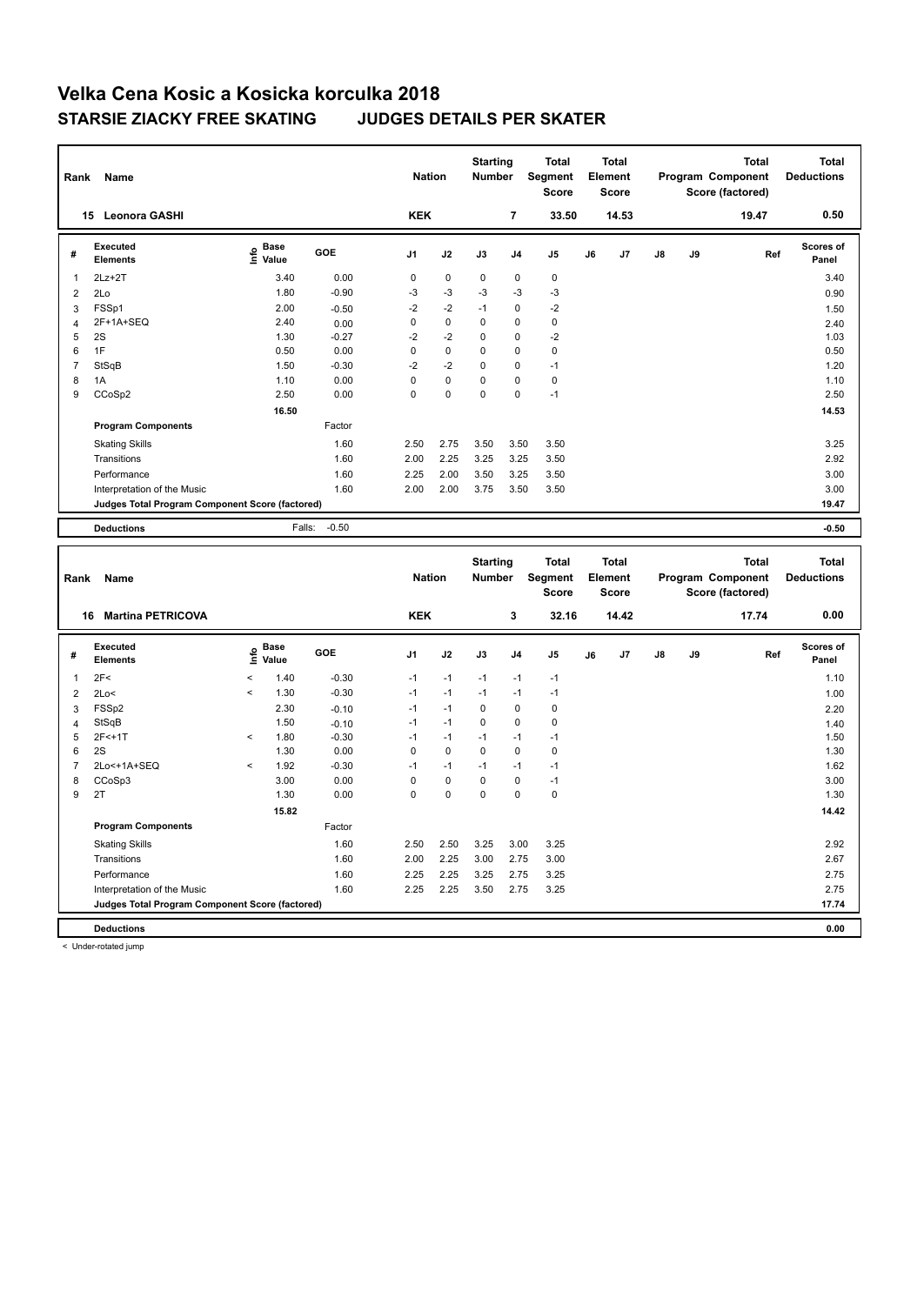|                | Name<br>Rank                                    |         |                      |            |                |             | <b>Starting</b><br><b>Number</b> |                | <b>Total</b><br>Segment<br><b>Score</b> | <b>Total</b><br>Element<br><b>Score</b> |       | Program Component |    | <b>Total</b><br>Score (factored) | <b>Total</b><br><b>Deductions</b> |
|----------------|-------------------------------------------------|---------|----------------------|------------|----------------|-------------|----------------------------------|----------------|-----------------------------------------|-----------------------------------------|-------|-------------------|----|----------------------------------|-----------------------------------|
|                | <b>Tereza PAZINOVA</b><br>17                    |         |                      |            | <b>KEK</b>     |             |                                  | 6              | 31.70                                   |                                         | 13.83 |                   |    | 17.87                            | 0.00                              |
| #              | Executed<br><b>Elements</b>                     | lnfo    | <b>Base</b><br>Value | <b>GOE</b> | J <sub>1</sub> | J2          | J3                               | J <sub>4</sub> | J5                                      | J6                                      | J7    | $\mathsf{J}8$     | J9 | Ref                              | <b>Scores of</b><br>Panel         |
| $\overline{1}$ | 2F<+1A+SEQ                                      | $\prec$ | 2.00                 | $-0.30$    | $-1$           | $-1$        | $-1$                             | $-1$           | $-1$                                    |                                         |       |                   |    |                                  | 1.70                              |
| 2              | 2Lo                                             |         | 1.80                 | 0.00       | 0              | $\mathbf 0$ | $\Omega$                         | $\mathbf 0$    | $\mathbf 0$                             |                                         |       |                   |    |                                  | 1.80                              |
| 3              | CCoSp2V                                         |         | 2.00                 | $-0.10$    | $-1$           | $-1$        | 0                                | 0              | 0                                       |                                         |       |                   |    |                                  | 1.90                              |
| $\overline{4}$ | 2S<                                             | $\prec$ | 0.90                 | $-0.20$    | $-1$           | $-1$        | $-1$                             | $-1$           | $-1$                                    |                                         |       |                   |    |                                  | 0.70                              |
| 5              | $2S+1Lo$                                        |         | 1.80                 | $-0.07$    | $-1$           | $-1$        | 0                                | $\mathbf 0$    | 0                                       |                                         |       |                   |    |                                  | 1.73                              |
| 6              | 2F<                                             | $\prec$ | 1.40                 | $-0.30$    | $-1$           | $-1$        | $-1$                             | $-1$           | $-1$                                    |                                         |       |                   |    |                                  | 1.10                              |
| $\overline{7}$ | FCSp2                                           |         | 2.30                 | $-0.20$    | $-1$           | $-1$        | $\Omega$                         | $-1$           | 0                                       |                                         |       |                   |    |                                  | 2.10                              |
| 8              | StSq1                                           |         | 1.80                 | $-0.10$    | $-1$           | $-1$        | $\Omega$                         | $\mathbf 0$    | $\mathbf 0$                             |                                         |       |                   |    |                                  | 1.70                              |
| 9              | 1A                                              |         | 1.10                 | 0.00       | 0              | $\mathbf 0$ | $\mathbf 0$                      | $\mathbf 0$    | $\mathbf 0$                             |                                         |       |                   |    |                                  | 1.10                              |
|                |                                                 |         | 15.10                |            |                |             |                                  |                |                                         |                                         |       |                   |    |                                  | 13.83                             |
|                | <b>Program Components</b>                       |         |                      | Factor     |                |             |                                  |                |                                         |                                         |       |                   |    |                                  |                                   |
|                | <b>Skating Skills</b>                           |         |                      | 1.60       | 2.50           | 2.50        | 3.25                             | 3.00           | 3.75                                    |                                         |       |                   |    |                                  | 2.92                              |
|                | Transitions                                     |         |                      | 1.60       | 2.00           | 2.00        | 3.00                             | 3.00           | 3.50                                    |                                         |       |                   |    |                                  | 2.67                              |
|                | Performance                                     |         |                      | 1.60       | 2.25           | 2.25        | 3.25                             | 2.75           | 3.75                                    |                                         |       |                   |    |                                  | 2.75                              |
|                | Interpretation of the Music                     |         |                      | 1.60       | 2.00           | 2.25        | 3.25                             | 3.00           | 3.50                                    |                                         |       |                   |    |                                  | 2.83                              |
|                | Judges Total Program Component Score (factored) |         |                      |            |                |             |                                  |                |                                         |                                         |       |                   |    |                                  | 17.87                             |
|                | <b>Deductions</b>                               |         |                      |            |                |             |                                  |                |                                         |                                         |       |                   |    |                                  | 0.00                              |

< Under-rotated jump

|                                                 | <b>Name</b><br>Rank         |         |                                    |         |                |             | <b>Starting</b><br><b>Number</b> |                | <b>Total</b><br>Segment<br><b>Score</b> |    | <b>Total</b><br>Element<br><b>Score</b> |               | <b>Total</b><br>Program Component<br>Score (factored) |       | <b>Total</b><br><b>Deductions</b> |
|-------------------------------------------------|-----------------------------|---------|------------------------------------|---------|----------------|-------------|----------------------------------|----------------|-----------------------------------------|----|-----------------------------------------|---------------|-------------------------------------------------------|-------|-----------------------------------|
| 18                                              | <b>Ema CERNICKA</b>         |         |                                    |         | <b>KEK</b>     |             |                                  | 8              | 29.27                                   |    | 12.77                                   |               |                                                       | 18.00 | 1.50                              |
| #                                               | Executed<br><b>Elements</b> |         | <b>Base</b><br>$\frac{6}{5}$ Value | GOE     | J <sub>1</sub> | J2          | J3                               | J <sub>4</sub> | J <sub>5</sub>                          | J6 | J7                                      | $\mathsf{J}8$ | J9                                                    | Ref   | <b>Scores of</b><br>Panel         |
| 1                                               | 2Lo                         |         | 1.80                               | 0.20    | 0              | $\mathbf 0$ | $\mathbf{1}$                     | $\mathbf{1}$   | $\mathbf{1}$                            |    |                                         |               |                                                       |       | 2.00                              |
| 2                                               | 2S                          |         | 1.30                               | 0.00    | 0              | $\mathbf 0$ | 0                                | 0              | 0                                       |    |                                         |               |                                                       |       | 1.30                              |
| 3                                               | 2F                          |         | 1.90                               | $-0.90$ | -3             | -3          | -3                               | -3             | -3                                      |    |                                         |               |                                                       |       | 1.00                              |
| 4                                               | CCoSp2                      |         | 2.50                               | 0.00    | 0              | $\mathbf 0$ | 0                                | $\mathbf 0$    | $\mathbf{1}$                            |    |                                         |               |                                                       |       | 2.50                              |
| 5                                               | 2S+SEQ+1A*+1Lo*             | $\star$ | 1.04                               | $-0.27$ | $-2$           | $-2$        | $-1$                             | $-1$           | $-1$                                    |    |                                         |               |                                                       |       | 0.77                              |
| 6                                               | 2Lo                         |         | 1.80                               | $-0.90$ | $-3$           | $-3$        | $-3$                             | $-3$           | $-3$                                    |    |                                         |               |                                                       |       | 0.90                              |
|                                                 | StSq1                       |         | 1.80                               | 0.00    | $-1$           | $\mathbf 0$ | $\Omega$                         | 0              | 0                                       |    |                                         |               |                                                       |       | 1.80                              |
| 8                                               | 2T                          |         | 1.30                               | $-0.60$ | $-3$           | $-3$        | $-3$                             | -3             | $-3$                                    |    |                                         |               |                                                       |       | 0.70                              |
| 9                                               | FCCSp1                      |         | 2.00                               | $-0.20$ | $-1$           | $-1$        | 0                                | $\mathbf 0$    | $-1$                                    |    |                                         |               |                                                       |       | 1.80                              |
|                                                 |                             |         | 15.44                              |         |                |             |                                  |                |                                         |    |                                         |               |                                                       |       | 12.77                             |
|                                                 | <b>Program Components</b>   |         |                                    | Factor  |                |             |                                  |                |                                         |    |                                         |               |                                                       |       |                                   |
|                                                 | <b>Skating Skills</b>       |         |                                    | 1.60    | 2.75           | 2.75        | 3.25                             | 3.00           | 3.50                                    |    |                                         |               |                                                       |       | 3.00                              |
|                                                 | Transitions                 |         |                                    | 1.60    | 2.00           | 2.25        | 3.00                             | 3.00           | 3.50                                    |    |                                         |               |                                                       |       | 2.75                              |
|                                                 | Performance                 |         |                                    | 1.60    | 2.25           | 2.25        | 3.25                             | 2.75           | 3.50                                    |    |                                         |               |                                                       |       | 2.75                              |
|                                                 | Interpretation of the Music |         |                                    | 1.60    | 2.25           | 2.25        | 3.25                             | 2.75           | 3.50                                    |    |                                         |               |                                                       |       | 2.75                              |
| Judges Total Program Component Score (factored) |                             |         |                                    |         |                |             |                                  |                |                                         |    |                                         | 18.00         |                                                       |       |                                   |
|                                                 | <b>Deductions</b>           |         | Falls:                             | $-1.50$ |                |             |                                  |                |                                         |    |                                         |               |                                                       |       | $-1.50$                           |

\* Invalid element